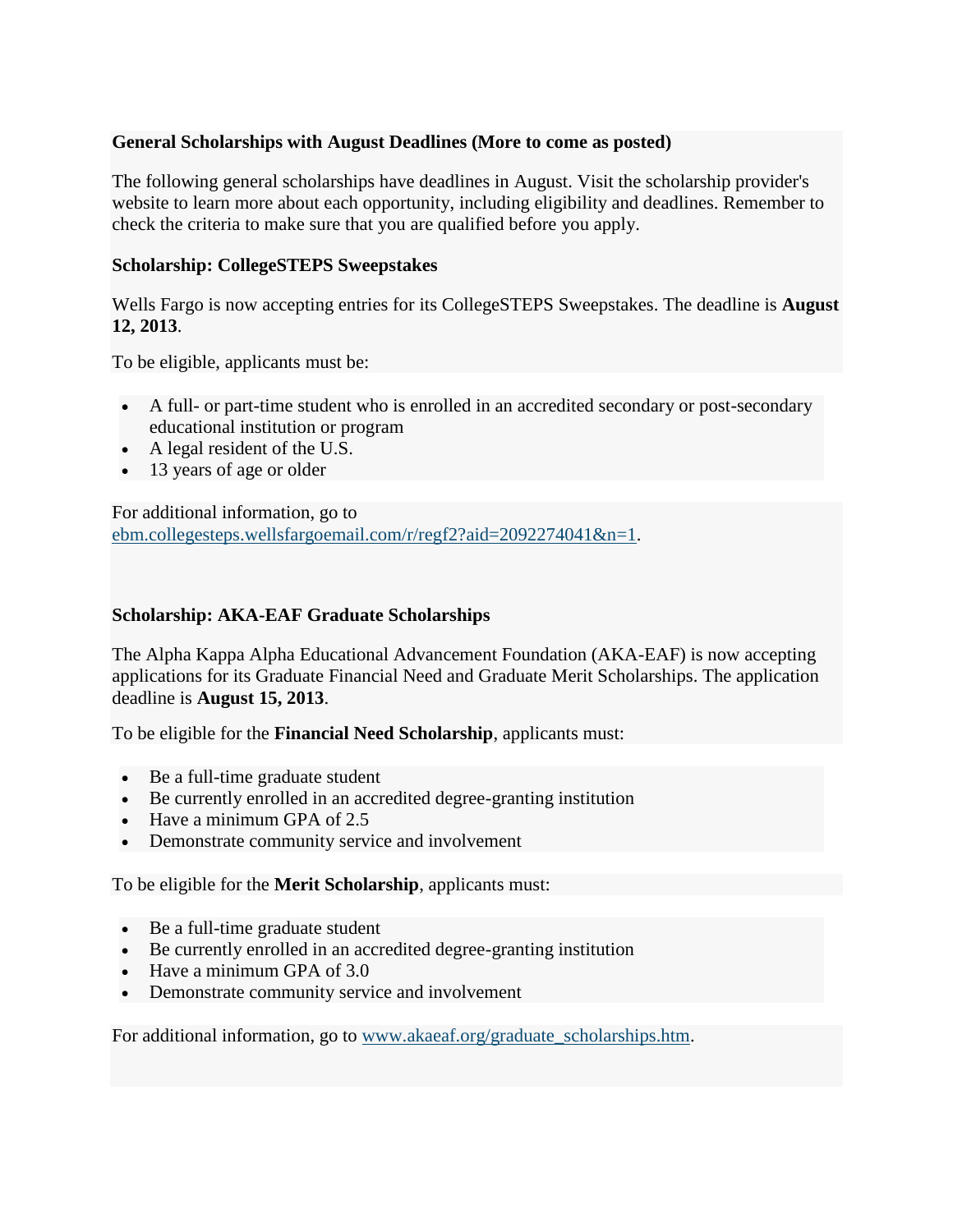## **Scholarship: Security Choice Scholarship**

Security Choice is now accepting applications for its Security Choice Scholarship. The deadline is **August 16, 2013**.

To be eligible, applicants must be:

- A U.S. citizen or permanent legal resident of the U.S.
- Enrolled at an accredited two-year or four-year college or university or in an accredited graduate program

For additional information, go to [www.securitychoice.com/home-security-scholarship.html.](http://www.securitychoice.com/home-security-scholarship.html)

#### **Scholarship: Second Chance Scholarship Contest**

The American Fire Sprinkler Association is now accepting entries for its Second Chance Scholarship Contest. The deadline is **August 28, 2013**.

To be eligible, applicants must be:

- A U.S. citizen or legal resident with a high school diploma, GED or equivalent
- Enrolled in a U.S. college/university by the following spring semester

To learn more, go to [www.afsascholarship.org.](http://www.afsascholarship.org/)

#### **Scholarship: Linda Lael Miller Scholarship for Women**

Linda Lael Miller is accepting applications for her Linda Lael Miller Scholarship for Women. The deadline is **August 30, 2013**.

To be eligible, applicants must be:

- A woman
- 25 years old or older
- A legal resident of the United States or Canada
- Attending a U.S. or Canadian college or university

For additional information, go to [www.lindalaelmiller.com/lindas-scholarship/.](http://www.lindalaelmiller.com/lindas-scholarship/)

#### **General Scholarships with August Deadlines**